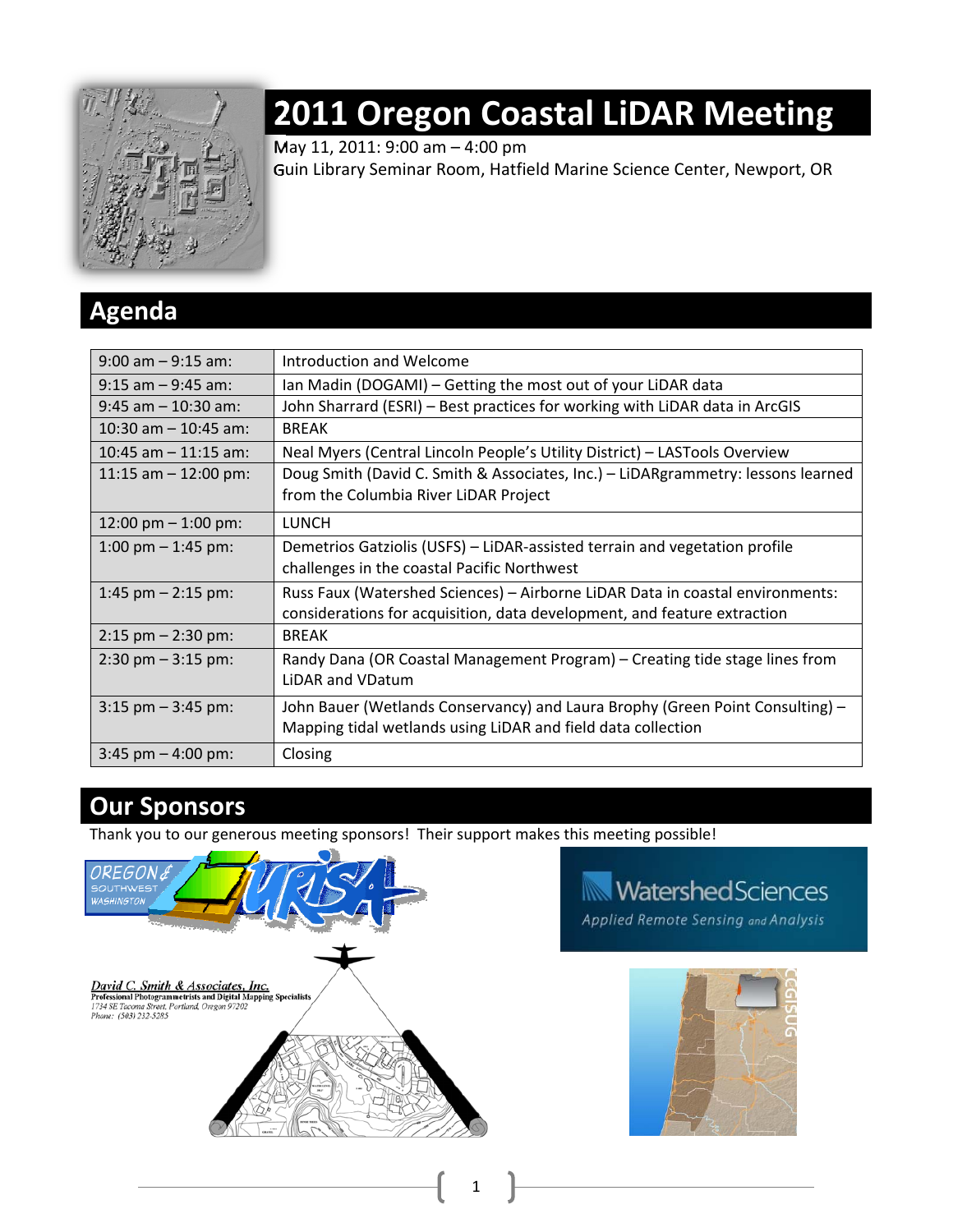## **Presentations**

### **Getting the most out of your LiDAR data 9:15‐9:45**

Ian Madin, Oregon Department of Geology and Mineral Industries

### Abstract:

High resolution, high accuracy public domain LiDAR is becoming available for large parts of Oregon. Getting the most out of this rich and massive data set often requires new techniques. Points can be viewed directly in simple programs like the USFS Fusion program, or combined with other GIS data in ArcScene. Bare earth grids can be visualized in many ways beyond the traditional hillshade view to increase the ease of interpretation. Ultra‐high resolution grids can be made in ArcMap directly from points, and Fusion can be used to select subsets of the points for detailed analysis. All of these techniques will be briefly reviewed.

### About the Presenter:

Ian Madin has a BA in Geology from UC Berkeley (1980) and an MS in Geology from Oregon State University (1986), where he studied active tectonics in the Pakistani Himalaya and New Zealand. He joined the Oregon Department of Geology and Mineral Industries in 1987 as the Seismic Hazard Geologist for the State of Oregon, and served in that position until 1994 when he was transferred to the Baker City field office of DOGAMI. After 4 years in Baker City making geologic maps, he returned to the Portland office of DOGAMI as the geologic mapping team leader, and in 2004 became Chief Scientist for the agency. He is a member of the American Geophysical Union, Geologic Society of America and is a Registered Professional Geologist.

### **Best practices for working with LiDAR data in ArcGIS 9:45‐10:30**

John Sharrard, ESRI

### Abstract:

Learn the best practices for working with LiDAR data in ArcGIS. This will include a review of some of the new imagery tools introduced at version 10. We'll also take a peek into the significantly increased support for LiDAR coming in version 10.1 scheduled for release in Q4 of this year.

### About the Presenter:

John Sharrard graduated from Oregon State University (Geography/GeoSciences) and has been working in the GIS field for 23 years. The last 17 years have been with ESRI as a GIS Solutions Engineer.

### **LasTools Overview 10:45‐11:15**

Neal Myers, Central Lincoln People's Utility District

### Abstract:

LasTools provides the tools required to generate DSMs and DTMs from raw or basically preprocessed LiDAR data in a standalone application. It features intelligent management of project data, import and geocoding of raw LiDAR and image data, system calibration, filtering and classification of LiDAR data, generation of elevation models, and the export of the results in various common formats.

### About the Presenter:

Neal Myers has worked in CAD and GIS for local government and utilities for over 20 years spanning numerous technologies.

### **LiDAR‐grammetry: Lessons Learned from the Columbia River LiDAR Project 11:15‐12:00** Doug Smith, David C. Smith and Associates, Inc.

Abstract:

Overview of methodology used and lessons learned for the photogrammetric quality control component of the Columbia River LiDAR project. This project included high density LiDAR for over 2800 square miles of the Columbia River 500 year flood plain corridor and major tributaries. Photogrammetric review and edit of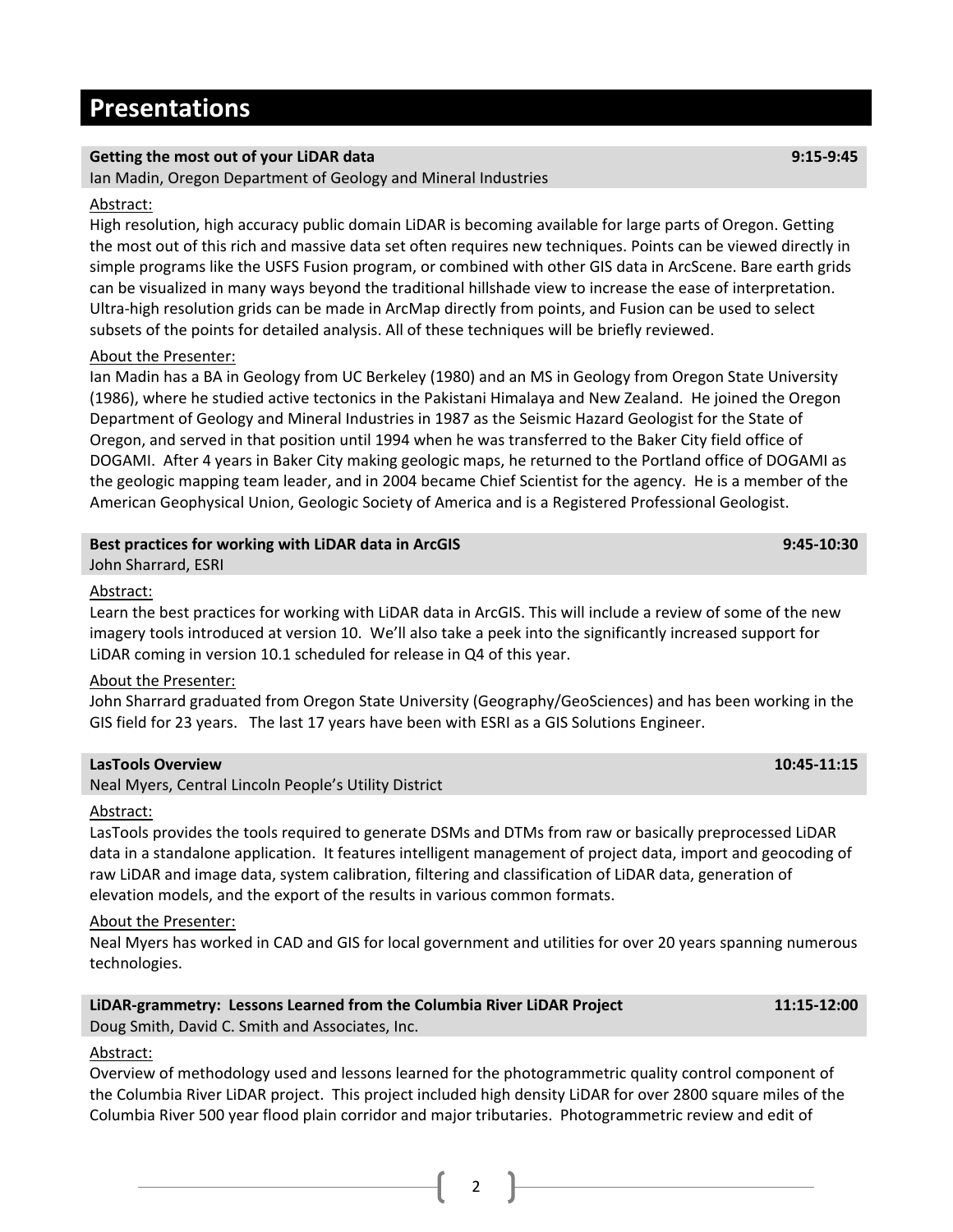stereograms generated from LiDAR intensity data (often called "LiDARgrammetry") played a critical role in the project and was used for the quality control review of the data, detailed 3D delineation of water boundaries and addition of supplemental breaklines to model cliffs and other rough terrain not represented by the ground model. These value added tasks were needed to enhance the standard LiDAR deliverables for an additional level of detail and accuracy needed to support the Army Corps of Engineers intended floodplain modeling work.

### About the Presenter:

Doug Smith is a consulting photogrammetrist and Vice President of David C. Smith and Associates, Inc., a photogrammetric mapping firm located in Portland Oregon. Doug is a registered professional engineer, professional photogrammetrist and certified photogrammetrist with fifteen years of experience in photogrammetric mapping, including several projects in recent years involving using photogrammetry methods to review and supplement air‐borne and mobile scanning LiDAR data.

### **LiDAR‐assisted terrain and vegetation profile challenges in the coastal Pacific Northwest 1:00‐1:45** Demetrios Gatziolis, US Forest Service

### Abstract:

LiDAR technologies have become increasingly popular in the assessment of physiographic parameters, vegetation structure and conditions, and the derivation of terrain and object surfaces. However, experience suggests that many users are not fully aware of limitations and challenges that characterize LiDAR data acquisitions, and of how those affect data analysis procedures and the accuracy and precision of derived information layers. Owing to unconventional terrain and vegetation conditions prevalent in the coastal Pacific Northwest, LiDAR derivatives may exhibit often undetected artifacts, whose origin and magnitude are discussed along with suggestions on how they can potentially be mitigated.

### About the Presenter:

Dr. Demetrios Gatziolis has a B.S in Forestry from Aristotle University of Thessaloniki, School of Forestry, Macedonia, Greece (1991), an M.Sc. in Geographic Information Science, Michigan State University, Dept of Forestry (1999), and a Ph.D. in Remote Sensing, Michigan State University, Dept of Forestry (2003). Dr. Gatziolis is a Research Forester for The Forest Service, PNW Research Station, Portland, Oregon.

### **Airborne LiDAR Data in Coastal Environments: Considerations for Acquisition, Data Development, and Feature Extraction 1:45‐2:15**

Russ Faux, Watershed Sciences, Inc.

### Abstract:

Over the past five years, Watershed Sciences, Inc. has collected high resolution LiDAR data for the Northwest coastline with significant coverage from Northern California to British Columbia. Considerations for coastal data acquisition include the variability in marine weather and the dynamics of tidal zones. These factors impact not only mission planning and timing, but also data calibration and development of deliverables. In this presentation, we will discuss some of these considerations in the context of recent acquisitions in Oregon and Washington. In addition, we will examine the development of data products such as stream networks, building features, and vegetation analysis that extend beyond the standard bare earth digital elevation model.

### About the Presenter:

Russell Faux is a Principal at Watershed Sciences, Inc. based in Corvallis, OR. Watershed Sciences is an airborne remote sensing company that has provided LiDAR deliverables for millions of acres in Oregon and Washington under contract with the Oregon LiDAR Consortium and Puget Sound LiDAR Consortium. Mr. Faux holds a B.S. in Electrical Engineering from Penn State and an M.S. in Bioresource Engineering from Oregon State University.

3